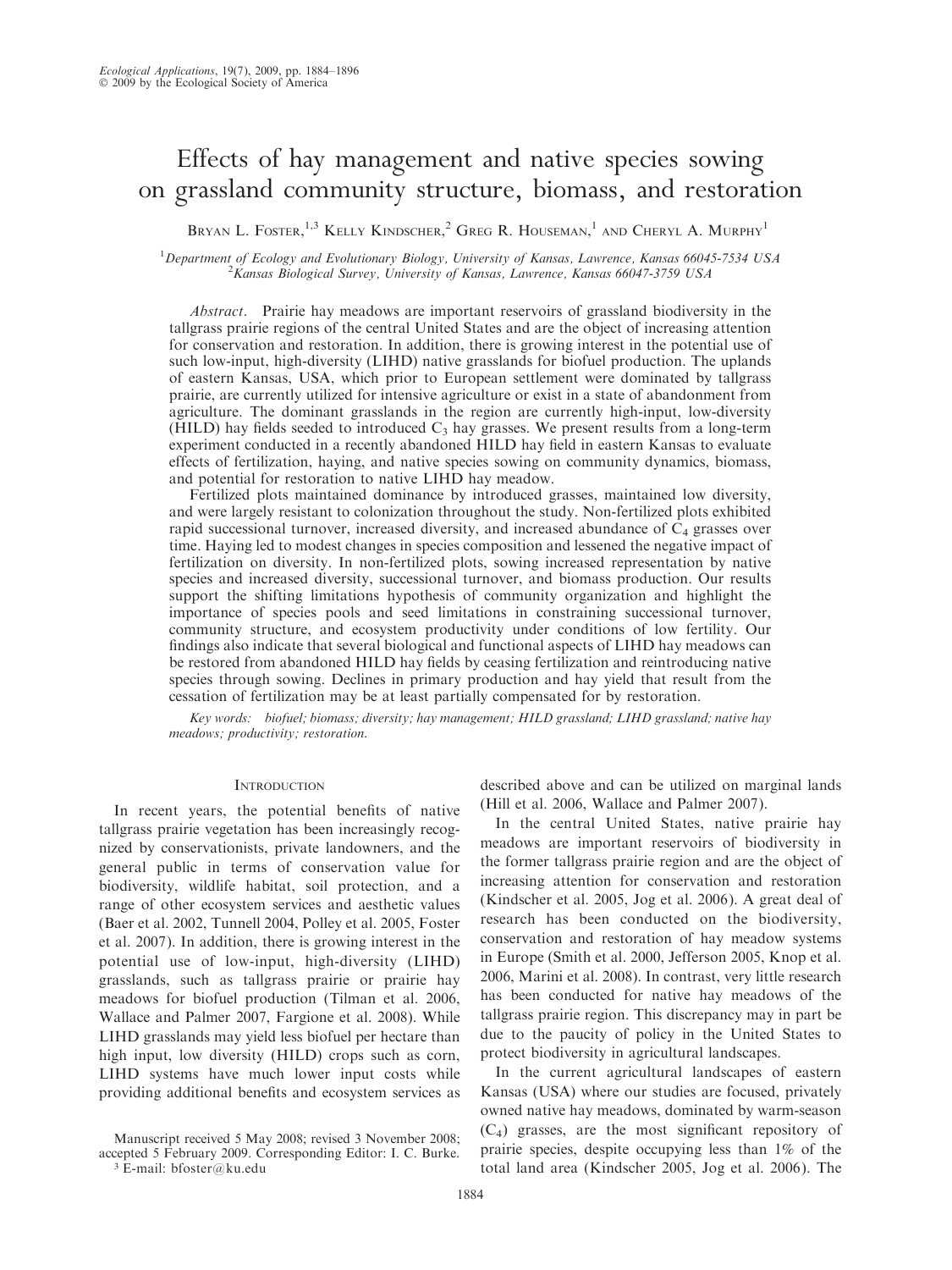high diversity of native hay meadows partially results from the fact that they have never been plowed and are seldom fertilized. In eastern Kansas, native hay meadows are hayed once per a year in mid-late summer, providing quality forage when managed cool-season hay fields are dormant. Annual haying disturbance works well to maintain diversity in a system historically regulated by nomadic grazers and fire (Shortridge 1973, Kindscher 2005).

Most of the upland landscape in this region, which was historically dominated by diverse tallgrass prairie vegetation, is currently utilized for intensive agriculture or has been abandoned from such use (Kettle et al. 2000). Much of this land is currently dominated by managed cool-season grasslands, occupying several million acres (Moyer and Sweeney 1988, Price et al. 2002, Guo et al. 2003, Kindscher 2005). These grasslands are typically HILD hay fields seeded to introduced  $C_3$  grass cultivars (Bromus inermis and/or Lolium arundenaceum) on formerly tilled lands or sites recently abandoned from such use. Inputs to HILD grasslands include annual fertilization, particularly with nitrogen and phosphorus, to maintain high levels of production and forage quality much earlier in the summer (May– June) than can be achieved on native LIHD hay meadows dominated by warm-season grasses (Moyer and Sweeney 1988, Lamond et al. 1992, Henning et al. 1993). Other inputs to HILD hay fields include occasional applications of lime and broadleaf herbicides (Lamond et al. 1992).

Although efforts are in place to preserve remaining native hay meadows and their associated ecosystem benefits, their rarity in the landscape necessitates restoration if these benefits are to be expanded. As the cost of fertilizers increase and as the potential for utilizing native vegetation for conservation, ecosystem services, and biofuel production is realized, land owners may consider converting HILD hay fields, or lands abandoned from such use, to restored LIHD hay meadows. However, there is little data on how HILD and LIHD compare on similar sites or how to best restore HILD to LIHD systems. While HILD systems are maintained by inputs of nutrients, conversion to LIHD will require cessation of these inputs and possibly enhancement of native propagule pools because the recruitment of native species from the seed bank is likely to be limited.

In this paper, we present data from a long-term experiment conducted in a recently abandoned HILD hay field to evaluate responses of plant community structure and biomass yield to hay production management and native species restoration in eastern Kansas. Hay management is similar to potential biofuel management in that aboveground biomass is removed annually from the system. We evaluate the effects of fertilization on plant community structure and biomass and assess how these effects may be modified by annual haying. A native seed addition treatment allows us to (1) test the extent to which community dynamics, the natural reestablishment of native prairie species, and biomass production are constrained by propagule availability and (2) to examine the feasibility of reestablishing native vegetation via restorative sowing under varying conditions of fertilization and haying management.

To best understand the results and their implication for community and ecosystem restoration, we interpret our findings in light of a basic conceptual model of plant community organization, the shifting limitations hypothesis (SLH; Foster et al. 2004). Like the models of Grime (1979), Huston (1979, 1994), and Kondoh (2000), the SLH evaluates the interaction of habitat productivity and disturbance in regulating colonization and diversity in communities. However, the SLH also incorporates the potential role of dispersal limitation and species pools as constraints to colonization and coexistence at varying levels of soil fertility or productivity. The SLH predicts that the extent to which dispersal limitation vs. niche availability constrains community dynamics and diversity will change along gradients of soil fertility and productivity. Dispersal limitation and species pools are predicted to be most limiting at low to moderate productivity, but decline in importance at high productivity due to the increasing role of competitive exclusion. As predicted by Huston (1994, 1999), Grime (1979), and Kondoh (2000), the SLH also predicts that moderate disturbances occurring at high fertility and high potential productivity will increase diversity by increasing resource availability, reducing competitive dominance, and allowing a greater proportion of the available species pool to colonize and persist under conditions that would otherwise lead to exclusion. In the context of our study, the SLH predicts (1) that sowing native prairie species will increase colonization rates, accelerate successional change and native species accumulation, increase diversity, and alter species composition to the greatest extent in nonfertilized plots; (2) that haying should increase plant colonization rate and diversity at high fertility by interrupting competitive exclusion; and (3) as follows from prediction 2, sowing will have a stronger impact on diversity and composition in fertilized plots if they have also been hayed.

A final objective of the study was to examine effects of fertilization, haying, and sowing on biomass production and potential hay yield. Although fertilization maintains yields in HILD hay fields, there are several potential costs to annual applications of fertilizers and other inputs beyond the monetary, including export of pollutants to groundwater, soil acidification, increased greenhouse gas emissions  $(N_2O)$  and  $CO_2$ ; Billings et al. 2006), habitat homogenization, and biodiversity loss. Here we investigate the extent to which restorative sowing of native plants may affect biomass production and potentially compensate for reductions in production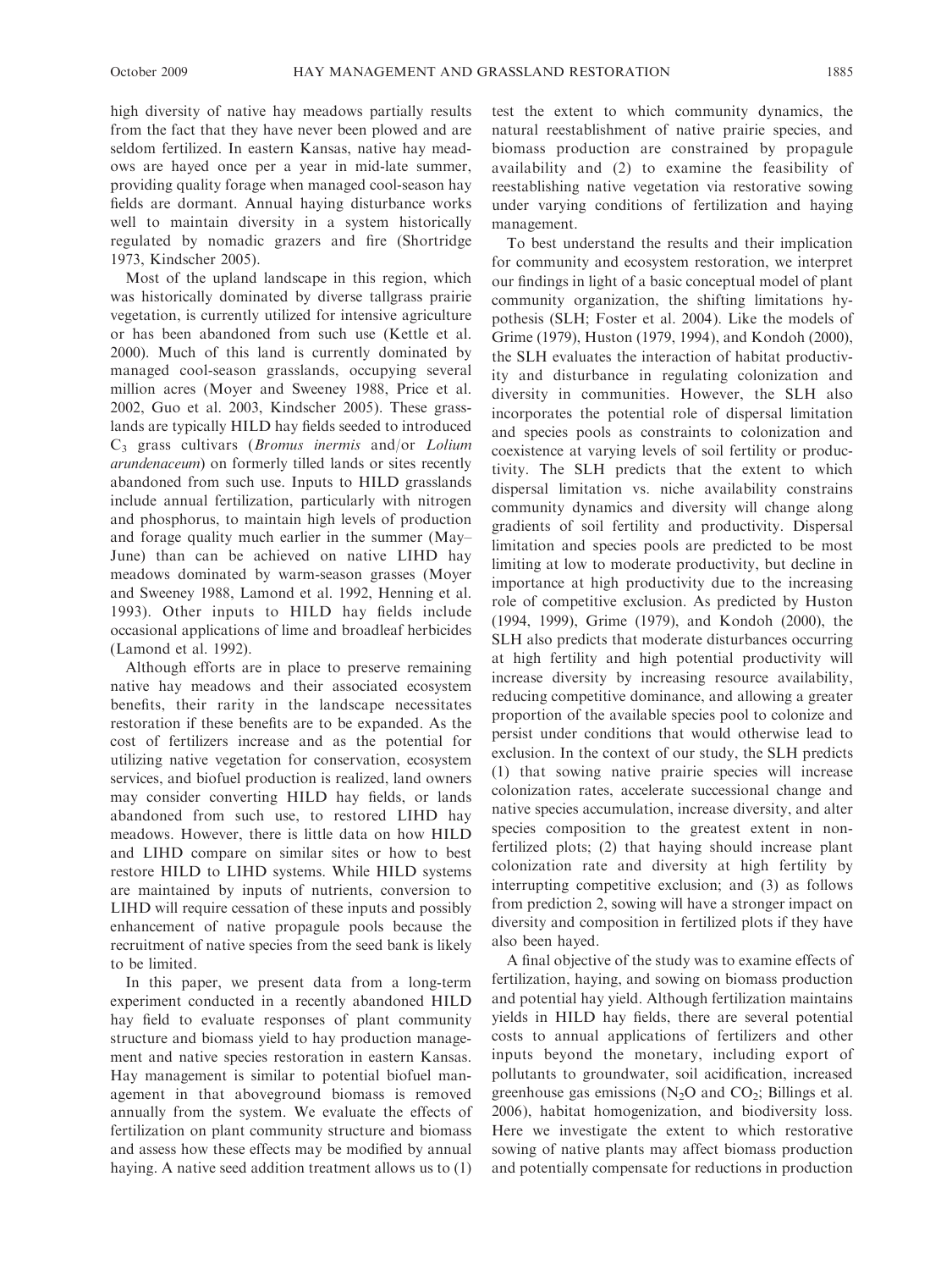resulting from the elimination of the fertilizer inputs typical to HILD management.

To summarize, the objectives of this study were to (1) evaluate effects of nutrient enrichment, annual haying, and their interaction on plant community dynamics, diversity, and biomass production and (2) examine the extent to which these effects are dependent upon species pools and dispersal limitations. In addressing these two objectives, we test the SLH in the context of hay meadow grasslands and evaluate constraints to the restoration of native LIHD hay meadows on lands currently utilized by, or recently abandoned from nonnative HILD hay production.

#### **METHODS**

#### Study site

The study site is located in a former HILD, coolseason hay field at the University of Kansas Field Station and Ecological Reserves, a research unit of the Kansas Biological Survey and the University of Kansas. The Field Station is located within the deciduous forest– tallgrass prairie ecotone of eastern Kansas (Jefferson County;  $39^{\circ}03'$  N,  $95^{\circ}12'$  W). Soils are clay and silty loams formed from glacial deposits of loess over till. Mean annual precipitation is 900 mm with mean annual temperature of 13°C (Fitch and Kettle 1988).

The study site has had a long history of cultivation, but was utilized more recently as a cool-season (HILD) hay field until approximately 1987. The site was then maintained by periodic mowing until 1999, prior to the initiation of the current study. At the start of this study in 2000, the site was dominated by introduced  $C_3$  grasses previously planted for hay: Bromus inermis and Lolium arundinaceum. Other grasses included Poa pratensis (introduced  $C_3$  grass) and *Andropogon virginicus* (native C4 grass). Solidago canadensis, Eupatorium altissimum, and Asclepias syriaca were common forbs species at the site at that start of the study.

# Experimental design and setup

In March 2000, we established a  $4 \times 4$  grid of 16 10  $\times$ 20 m plots at the site. Plots were separated by 3-m buffer strips. Each  $10 \times 20$  m plot was divided into two contiguous  $10 \times 10$  m subplots (yielding a total of 32 subplots). A  $2 \times 2 \times 2$  factorial set of treatments was assigned to the experimental plots and subplots in a split-plot design: two levels of nutrient fertilization (fertilized; non-fertilized) applied as the whole-plot factor; two levels of native prairie seed sowing (seed of 41 species sown; non-sown) applied as a whole plot factor, and two levels of haying (hayed; non-hayed) applied as the split-plot factor. There are four replicates of each treatment combination.

NPK fertilizer (29-3-4) was spread by hand to each 10  $\times$  20 m whole plot at a rate of 14–16 g N·m<sup>-2</sup>·yr<sup>-1</sup>. This application rate is at the high end of what is typically applied to production cool-season hay fields of the region (Moyer and Sweeney 1988, Lamond et al. 1992, Henning et al. 1993). In 2000, 2001, and 2002, fertilizer was applied in two doses:  $8 \text{ g N/m}^2$  in early April and  $8 \text{ g}$  $N/m<sup>2</sup>$  in either late May or early June. In 2003–2007, one application of NPK at a rate of 14 g  $N/m<sup>2</sup>$  was applied in mid-April. From 2002 to 2006, one subplot in each whole plot was hayed annually in mid-late June as is typical for the cool-season hay fields of the region. Haying was accomplished by mowing the vegetation to near-ground level and removing thatch. In 2007, the last year of the study, haying was suspended so that yields for that year could be estimated for both June and early September instead of just in June.

Seeds of 41 native prairie species, common to prairie hay meadows, were sown by hand in eight of the 16 whole plots in February 2003 and 2004 at an average rate of 47 seeds/ $m<sup>2</sup>$  for each species. Sown species included the abundant prairie grasses and legumes of the region (Kettle and Whittemore 1991) and a variety of non-legume forbs (Table 1). At the start of the study, all sown species were found to be naturally present in a nearby remnant prairie. At this time, only three of the sown species were found to be naturally present at low abundance within the experimental plots. These species are Eupatorium atltissimum (perennial forb), Sorghastrum nutans  $(C_4$  perennial grass), and Verbena stricta (annual forb).

## Vegetation sampling

In 2001–2006, we sampled aboveground standing crop biomass annually in the experimental subplots. Each year, samples were harvested in mid-June (June standing crop), just prior to haying when cool-season grasslands are at peak production. In the final year of this study (2007), a year in which we did not hay any of the subplots, we sampled standing crop biomass in June and in early September. Early September sampling was done to estimate peak-season biomass in unfertilized plots that had become dominated late in the study by warmseason grasses, which maximize growth later in the season (mid-August to early September) than  $C_3$  grasses (Towne and Ohlenbusch 1992).

To sample biomass, two  $0.1 \times 2$  m strips of aboveground plant material were harvested in each subplot with electric clippers. Biomass was clipped at ground level and all litter was collected. Samples were separated into live and litter fractions, with the live fraction further sorted to species. All fractions were dried to constant mass at 74°C in a forced-air oven and then weighed.

# Data analysis

Species abundances.—We evaluated patterns of abundance over time and in response to experimental treatments for select species and species groupings. We evaluated biomass responses of the most abundant nonsown and sown species (all perennial grasses) and responses of species grouped as  $C_3$  grasses,  $C_4$  grasses, forbs, non-sown species, and sown species. Ideally,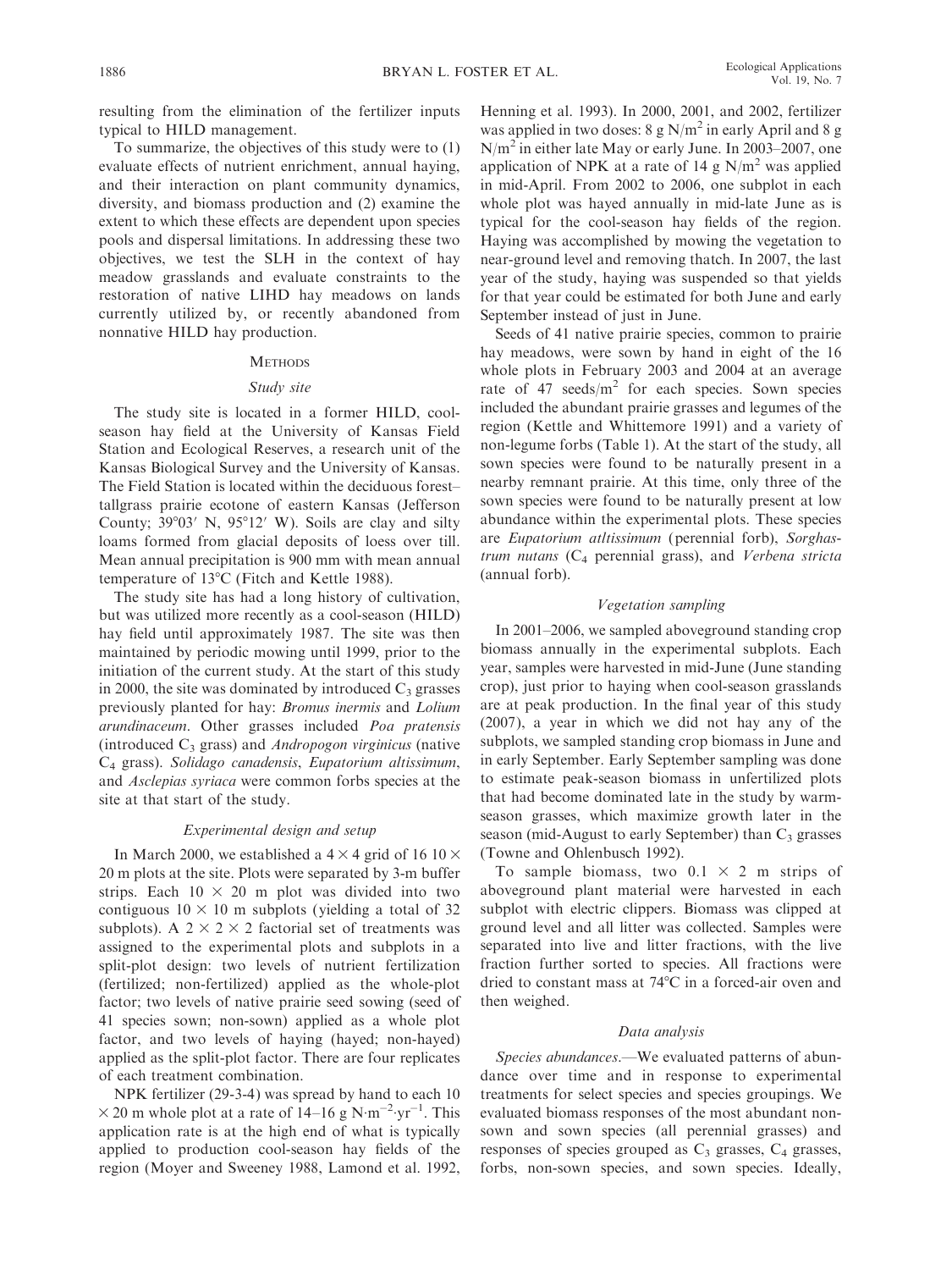| TABLE 1. List of sown species, their functional guild, and their plot frequencies (percentage of plots occupied), in non-sown and |  |  |  |  |  |  |
|-----------------------------------------------------------------------------------------------------------------------------------|--|--|--|--|--|--|
| sown plots under fertilized and non-fertilized conditions in the final year of the study (2007).                                  |  |  |  |  |  |  |

|                         |                   | Not Sown       |                  | Sown           |                |  |
|-------------------------|-------------------|----------------|------------------|----------------|----------------|--|
| Species                 | Functional guild† | Non-fertilized | Fertilized       | Non-fertilized | Fertilized     |  |
| Achillea millefolium    | <b>PNLF</b>       | $\mathbf{0}$   | 12.5             | 12.5           | 12.5           |  |
| Agastache nepetoides    | <b>PNLF</b>       | $\mathbf{0}$   | $\boldsymbol{0}$ | $\overline{0}$ | $\theta$       |  |
| Amorpha canescens       | PLF               | $\theta$       | $\theta$         | 25             | $\theta$       |  |
| Andropogon gerardii     | $C_4$ -PG         | $\Omega$       | $\Omega$         | 100            | 12.5           |  |
| Asclepias tuberosa      | <b>PNLF</b>       | $\theta$       | $\theta$         | 37.5           | $\Omega$       |  |
| Aster novae-angliae     | <b>PNLF</b>       | $\theta$       | $\overline{0}$   | 25             | $\overline{0}$ |  |
| Astragalus canadensis   | PLF               | $\Omega$       | $\theta$         | $\theta$       | $\Omega$       |  |
| Bouteloua curtipendula  | $C_4$ -PG         | $\theta$       | $\overline{0}$   | 62.5           | $\theta$       |  |
| Cassia chamaecrista     | AF                | $\theta$       | $\theta$         | 25             | $\theta$       |  |
| Dalea candida           | PLF               | $\Omega$       | $\theta$         | 25             | $\theta$       |  |
| Dalea purpurea          | PLF               | $\theta$       | $\overline{0}$   | 12.5           | $\theta$       |  |
| Desmanthus illinoensis  | PLF               | $\theta$       | $\overline{0}$   | 87.5           | 25             |  |
| Echinacea pallida       | <b>PNLF</b>       | $\Omega$       | $\theta$         | 62.5           | $\Omega$       |  |
| Elymus canadensis       | $C_3$ -PG         | $\theta$       | $\theta$         | 25             | $\theta$       |  |
| Eragrostis trichodes    | $C_4$ -PG         | $\Omega$       | $\theta$         | $\theta$       | $\Omega$       |  |
| Eryngium yuccifolium    | <b>PNLF</b>       | $\Omega$       | $\theta$         | 62.5           | $\theta$       |  |
| Eupatorium altissimum   | <b>PNLF</b>       | 12.5           | $\theta$         | 12.5           | $\theta$       |  |
| Festuca ovina           | $C_{3}$ -PG       | $\theta$       | $\overline{0}$   | $\overline{0}$ | $\theta$       |  |
| Gentiana flavida        | <b>PNLF</b>       | $\theta$       | $\mathbf{0}$     | $\theta$       | $\Omega$       |  |
| Helianthus maximiliani  | <b>PNLF</b>       | $\Omega$       | $\mathbf{0}$     | 87.5           | 12.5           |  |
| Helianthus rigidus      | <b>PNLF</b>       | $\Omega$       | $\theta$         | $\theta$       | $\theta$       |  |
| Heliopsis helianthoides | <b>PNLF</b>       | $\Omega$       | $\theta$         | 87.5           | 12.5           |  |
| Lespedeza capitata      | PLF               | $\theta$       | $\theta$         | 100            | $\theta$       |  |
| Liatris pycnostachya    | <b>PNLF</b>       | $\Omega$       | $\theta$         | 12.5           | $\theta$       |  |
| Monarda fistulosa       | <b>PNLF</b>       | $\theta$       | $\overline{0}$   | 100            | 62.5           |  |
| Oenothera missouriensis | <b>PNLF</b>       | $\theta$       | $\mathbf{0}$     | $\Omega$       | $\theta$       |  |
| Panicum virgatum        | $C_4$ -PG         | $\Omega$       | $\theta$         | 62.5           | $\theta$       |  |
| Penstemon albidus       | <b>PNLF</b>       | $\theta$       | $\theta$         | 100            | 50             |  |
| Ratibida columnifera    | <b>PNLF</b>       | $\theta$       | $\theta$         | 100            | $\overline{2}$ |  |
| Ratibida pinnata        | <b>PNLF</b>       | $\Omega$       | $\theta$         | 100            | 12.5           |  |
| Rudbeckia hirta         | <b>PNLF</b>       | $\theta$       | $\overline{0}$   | 100            | 12.5           |  |
| Salvia azurea           | <b>PNLF</b>       | $\theta$       | $\theta$         | 100            | 5              |  |
| Schizachyrium scoparium | $C_4$ -PG         | $\Omega$       | $\theta$         | 100            | $\Omega$       |  |
| Silphium laciniatum     | <b>PNLF</b>       | $\theta$       | $\theta$         | 25             | $\theta$       |  |
| Silphium perfoliatum    | <b>PNLF</b>       | $\theta$       | $\theta$         | 37.5           | $\theta$       |  |
| Solidago rigida         | <b>PNLF</b>       | $\theta$       | $\theta$         | 50             | $\Omega$       |  |
| Sorghastrum nutans      | $C_4$ -PG         | 25             | $\mathbf{0}$     | 100            | 12.5           |  |
| Sporobolus cryptandrus  | $C_4$ -PG         | 12.5           | $\theta$         | 62.5           | $\Omega$       |  |
| Teucrium canadense      | <b>PNLF</b>       | 12.5           | $\theta$         | 12.5           | $\Omega$       |  |
| Verbena stricta         | <b>PNLF</b>       | 12.5           | $\theta$         | 50             | $\theta$       |  |
| Zizia aurea             | <b>PNLF</b>       | $\theta$       | $\theta$         | 12.5           | $\overline{0}$ |  |

*Notes:* All taxonomic names are from the USDA Plants Database  $\frac{\hat{h}t}{\hat{h}t}$  hants.usda.gov/;  $n = 8$  subplots for each treatment combination.

- Key to abbreviations: AF, annual forb; PLF, perennial leguminous forb; PNLF, perennial non-leguminous forb; C3-PG, perennial grass with a  $C_3$  photosynthetic pathway;  $C_4$ -PG, perennial grass with a  $C_4$  photosynthetic pathway.

species abundance data would be analyzed using repeated measures ANOVA (RMANOVA). However, the data were highly heteroscedastic and could not be suitably transformed for parametric analysis. As a result, we qualitatively evaluated species abundance trends (means) across the entire run of years.

Plant diversity and biomass production.—A factorial RMANOVA was used to examine treatment effects on plant diversity and biomass yield measured as aboveground standing crop sampled in June each year. Year and haying are within-subjects factors. Fertilization and sowing are between-subjects factors. Diversity was evaluated as richness (S, number of species in a sample) and Shannon diversity index  $(H'$ ; Magurran 1988). For 2007 only, we used within-subjects ANOVA to examine treatment effects on peak-season standing crop. Peakseason standing crop is our best estimate of maximum biomass production toward the end of the study when non-fertilized and fertilized plots had diverged in species composition. In 2007, the seasonal peak for the  $C_3$ dominated, fertilized plots and the  $C_4$ -dominated, nonfertilized plots occurred in June and September, respectively.

Community ordination.—To examine patterns of plant community variation within the experiment in the final year of the study (2007), we used nonmetric multidimensional scaling (NMDS) to produce an ordination of subplots based on biomass of all species recorded in the June biomass harvests. To better visualize effects of sowing on community composition at low and high fertility separately, we partitioned the ordination by fertilization level. We used the nonparametric multiple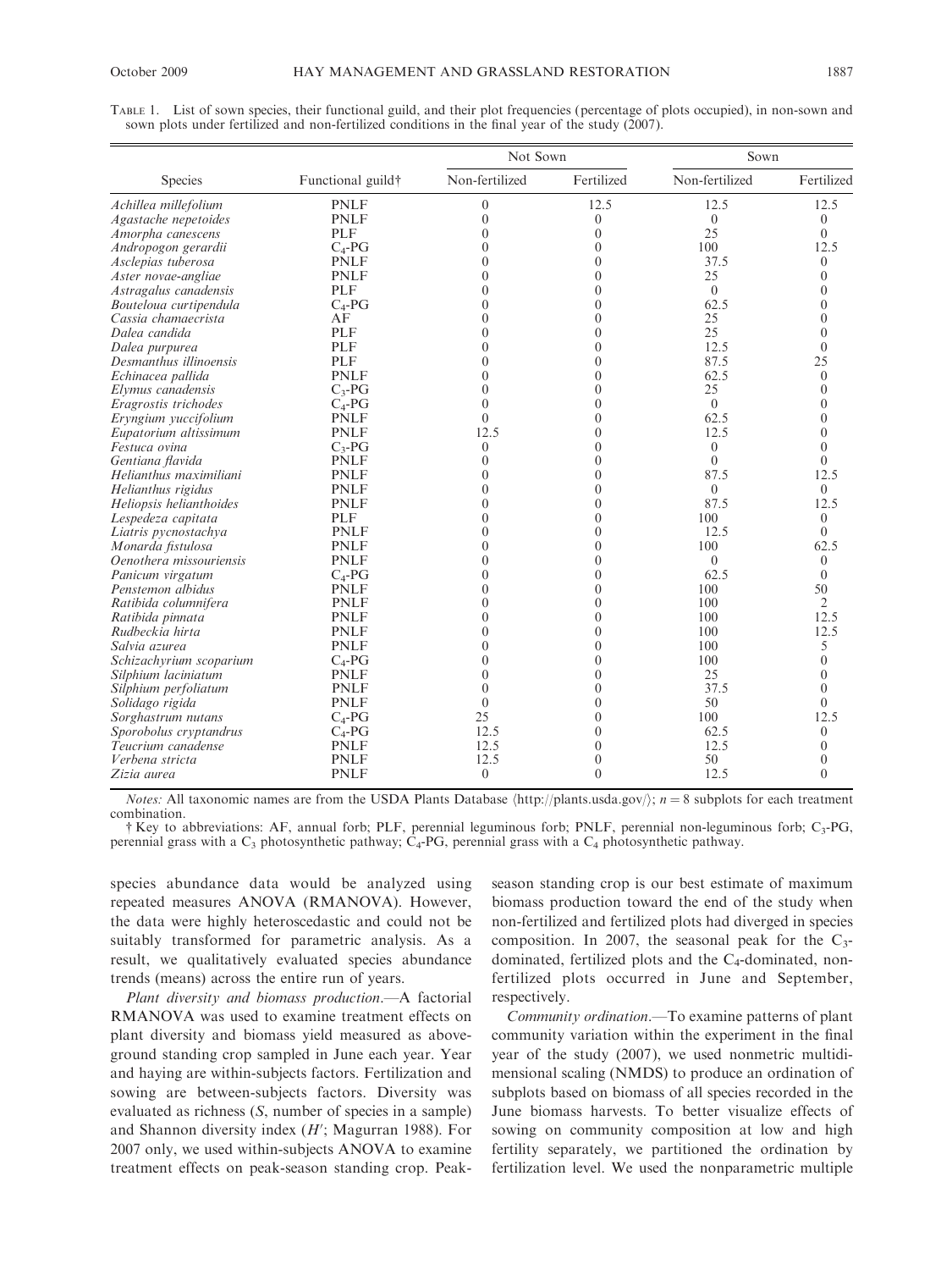

FIG. 1. Treatment responses (mean biomass) of the three most abundant  $C_3$  and  $C_4$  grass species over the course of the study, 2001–2007. Treatments are:  $-F$ , non-fertilized;  $+F$ , fertilized;  $-S$ , non-sown;  $+S$ , sown ( $n = 4$  replicate plots for each treatment combination).

response permutation procedure (MRPP; Zimmerman et al. 1985), operating on Euclidean distances, to evaluate significance of treatment effects on community composition apparent in the ordination. MRPP generates a chance-corrected within group agreement value (A) which evaluates the level of within treatment homogeneity of species composition (McCune and Medford 1999).

Temporal species turnover.—To examine treatment effects on plant community change occurring over the course of the study, we calculated three different measures of temporal community turnover for each of the 32 subplots:  $ST_O$ ,  $ST_{RA}$ , and FGT. Each measure evaluates a different aspect of compositional turnover.  $ST<sub>O</sub>$ , a measure of temporal turnover based on species plot occupancy (species presence and absence), was calculated for each subplot using the qualitative Sorenson's index of dissimilarity. This index expresses turnover as the proportion of species shared between 2001 and 2007.  $ST_{RA}$  is a measure of temporal turnover between 2001 and 2007 based on changes in species relative abundances, and was calculated using the quantitative Sorenson's index of dissimilarity. FGT is a measure of temporal turnover in functional guild abundance between 2001 and 2007 calculated using the quantitative Sorenson's index of dissimilarity. Functional guilds used in the calculation of FGT were  $C_3$  annual graminoids,  $C_3$  perennial graminoids,  $C_4$  annual graminoids, C4 perennial graminoids, annual forbs, perennial leguminous forbs, perennial non-leguminous forbs, and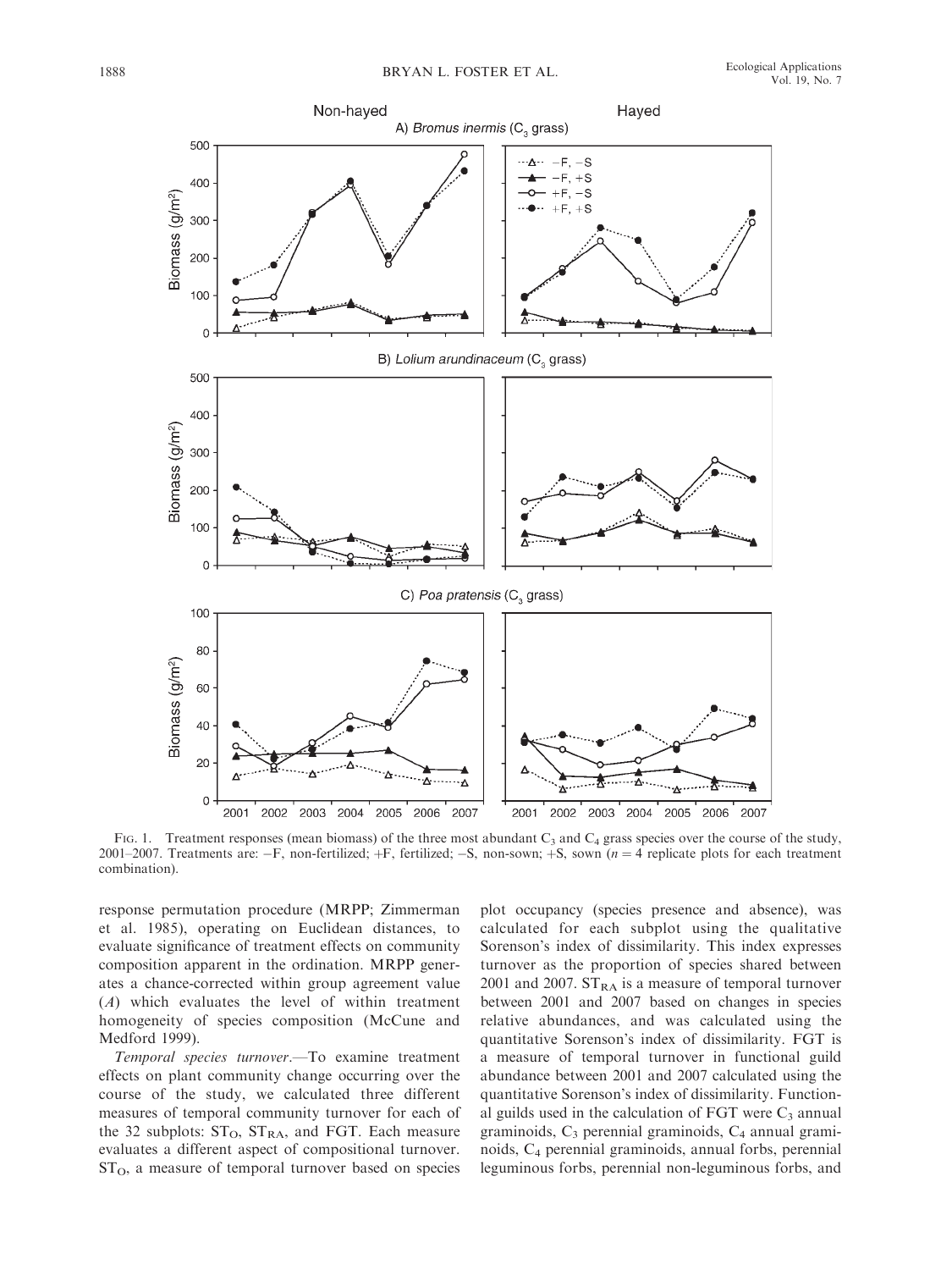

FIG. 1. Continued.

2007

woody plants. All three measures of turnover were evaluated using within-subjects analysis of variance (ANOVA) with haying designated as a within-subjects factor and fertilization and sowing designated as between-subjects factors.

2002

2003

2004

2005

2006

 $\Omega$ 

2001

Data transformations and statistical programs.—The log<sub>10</sub>-transformation was applied to biomass data and  $H'$  data to meet parametric assumptions of ANOVA. Statistical analyses were performed using SPSS for Windows (version 14.0; SPSS, Chicago Illinois, USA) and PC-ORD (version 2.0; McCune and Medford 1995).

# **RESULTS**

#### Sown species establishment and plot occupancy

In 2007, five of the 41 sown species were recorded in a small percentage of non-sown plots, but only those that had not been fertilized (Table 1). Thirty-four sown species were recorded in at least one non-fertilized sown plot, with 20 of these species represented at plot frequencies of 50% or greater and 10 represented at 100%. In the fertilized sown plots, 12 sown species were recorded in at least one plot, but with only two species represented at plot frequencies of 50% or greater.

2005

2006

2007

2001 2002 2003 2004

## Species abundances

The three most abundant  $C_3$  grasses at the start of the experiment, B. inermis, L. arundinaceum, and P. pratensis, responded differently to fertilization and haying (Fig. 1A–C). *B. inermis* biomass was strongly increased by fertilization, but to a lesser extent in hayed subplots. In the absence of fertilization, B. inermis biomass remained relatively stable over time in the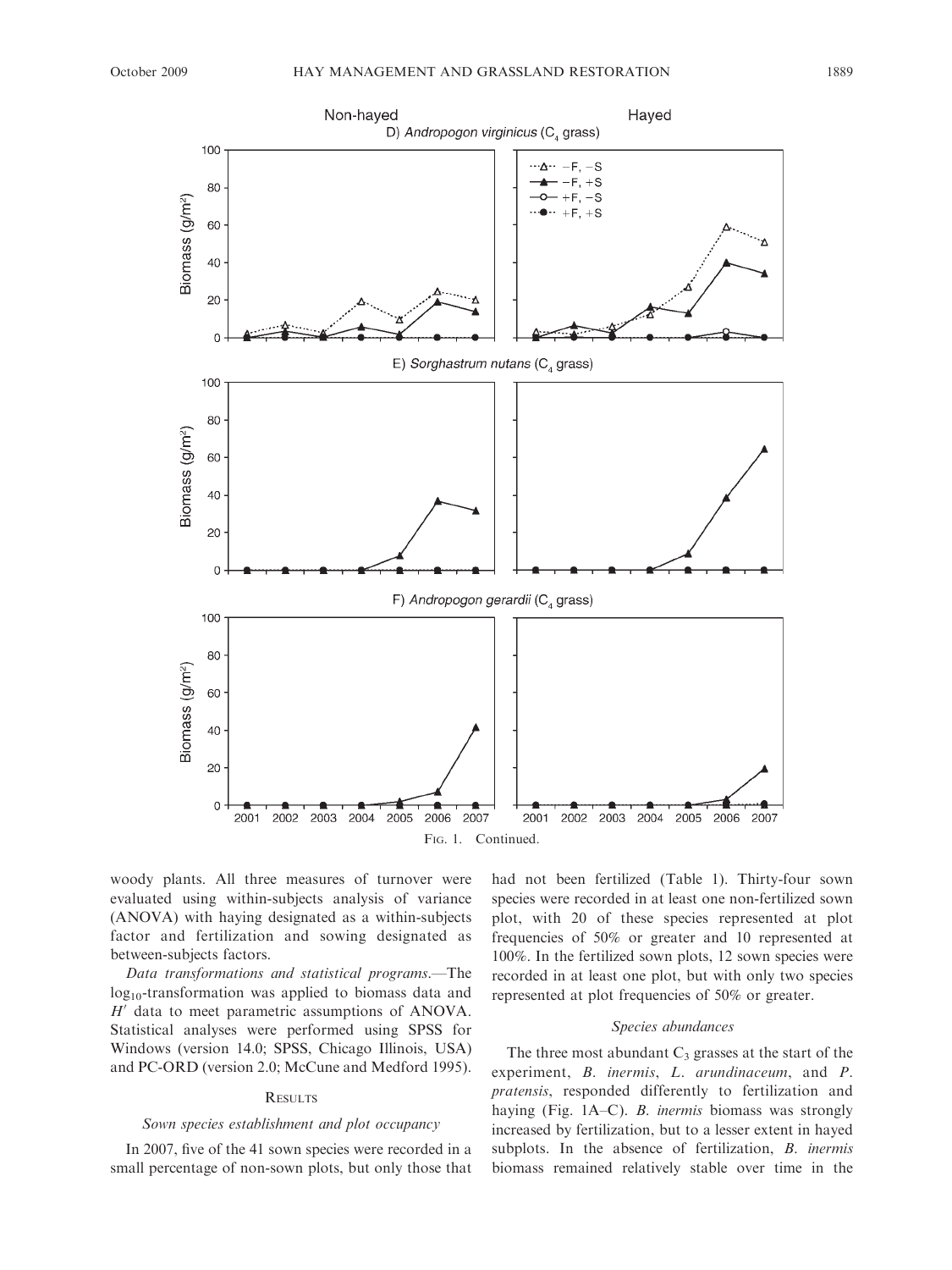

FIG. 2. Treatment responses (mean biomass) of species aggregated as  $(A)$  C<sub>3</sub> grasses,  $(B)$  C<sub>4</sub> grasses,  $(C)$  forbs,  $(D)$  non-sown species, and (E) sown species. Treatments are:  $-F$ , non-fertilized;  $+F$ , fertilized;  $-S$ , non-sown;  $+S$ , sown ( $n=4$  replicate plots for each treatment combination).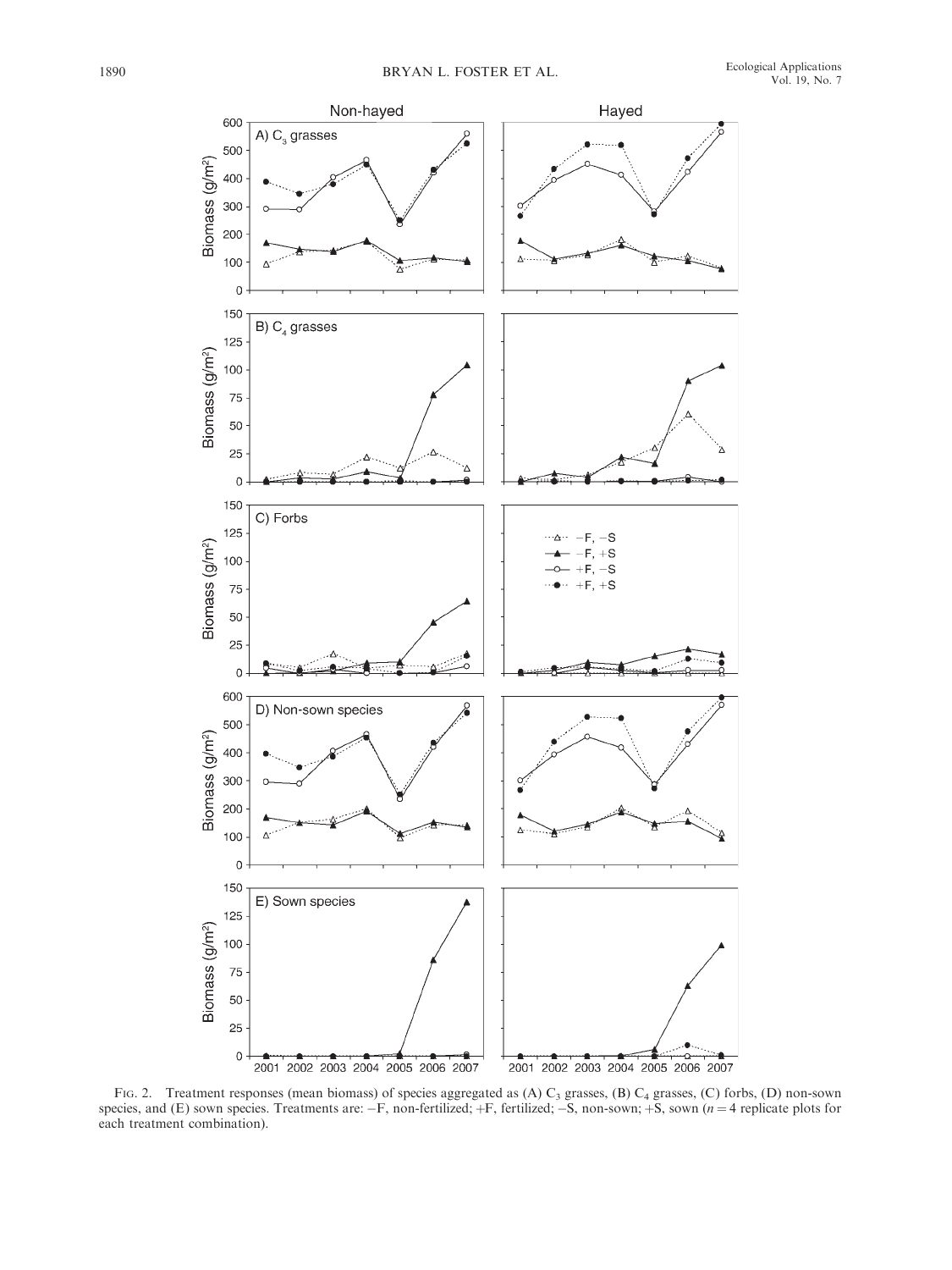

FIG. 3. Treatment responses (mean  $\pm$  SE) of (A) species richness and (B) Shannon diversity index. Treatments are:  $-F$ , nonfertilized; +F, fertilized; -S, non-sown; +S, sown ( $n = 4$  replicate plots for each treatment combination).

absence of haying, but declined steadily over time in the presence of haying. Fertilization increased L. arundinaceum biomass in hayed subplots and was relatively stable over time. However, in the absence of haying, L. arundinaceum declined over time in all other treatments with no apparent effect of fertilization. Like *B. inermis*, P. pratensis biomass increased with fertilization.

Andropogon virginicus, a native  $C_4$  grass that began to naturally invade at the start of the study, and which was not sown in the experiment, increased over time in nonfertilized plots (Fig. 1D). This response was more pronounced in hayed subplots. A. virginicus remained virtually absent from fertilized plots throughout the study, regardless of haying treatment. The two most abundant sown C<sub>4</sub> grasses, Sorghastrum nutans and Andropogon gerardii, showed very similar dynamics as A. virginicus, but only in sown plots and only after they had been sown in 2003 (Fig. 1E, F).

In aggregate,  $C_3$  grasses were greatly increased in biomass by fertilization, but showed no evidence of decline over time in non-fertilized plots (Fig. 2A).  $C_4$ grasses were virtually absent from fertilized plots, but increased over time in non-fertilized plots (Fig. 2B). By  $2006$ ,  $C_4$  grasses were most abundant in sown plots that had not been fertilized. Forb biomass was generally low throughout the study, but was increased by sowing in the non-fertilized subplots during the last two to three years (Fig. 2C). This response was most pronounced in the non-hayed subplots. Effects of fertilization on nonsown species in aggregate mirrored that of  $C_3$  grasses (Fig. 2D). Sown species biomass increased strongly after 2005 in only the sown plots that had not been fertilized (Fig. 2E).

## Diversity

Species richness and Shannon diversity varied significantly among years and in response to fertilization, sowing and with a variety of interactions among factors, including the four-way interaction (Fig. 3, Table 2). Species richness and Shannon diversity index were both suppressed significantly by fertilization and these effects increased in magnitude over time, particularly in the non-hayed subplots and in plots that had been sown (year  $\times$  fertilization  $\times$  haying  $\times$  sowing interaction; Fig. 3A, B). Haying increased richness and Shannon diversity in fertilized plots over most of the study, but either reduced or had no effect in non-fertilized plots, depending on the year (year  $\times$  fertilization  $\times$  haying interaction). Beginning midway through the study, sowing increased richness and diversity significantly in non-fertilized plots, but had no effect in fertilized plots (fertilization  $\times$  sowing interaction).

## Community composition

Fertilization, haying, and sowing all led to significant changes in species composition by the final year of the study (2007; Fig. 4). The singular effects of fertilization and haying on composition, as revealed by MRPP (Fertilization,  $A = 0.34$ ,  $P < 0.0001$ ; Haying,  $A = 0.09$ , P  $<$  0.01), are evident in the NMDS ordination (Fig. 4A),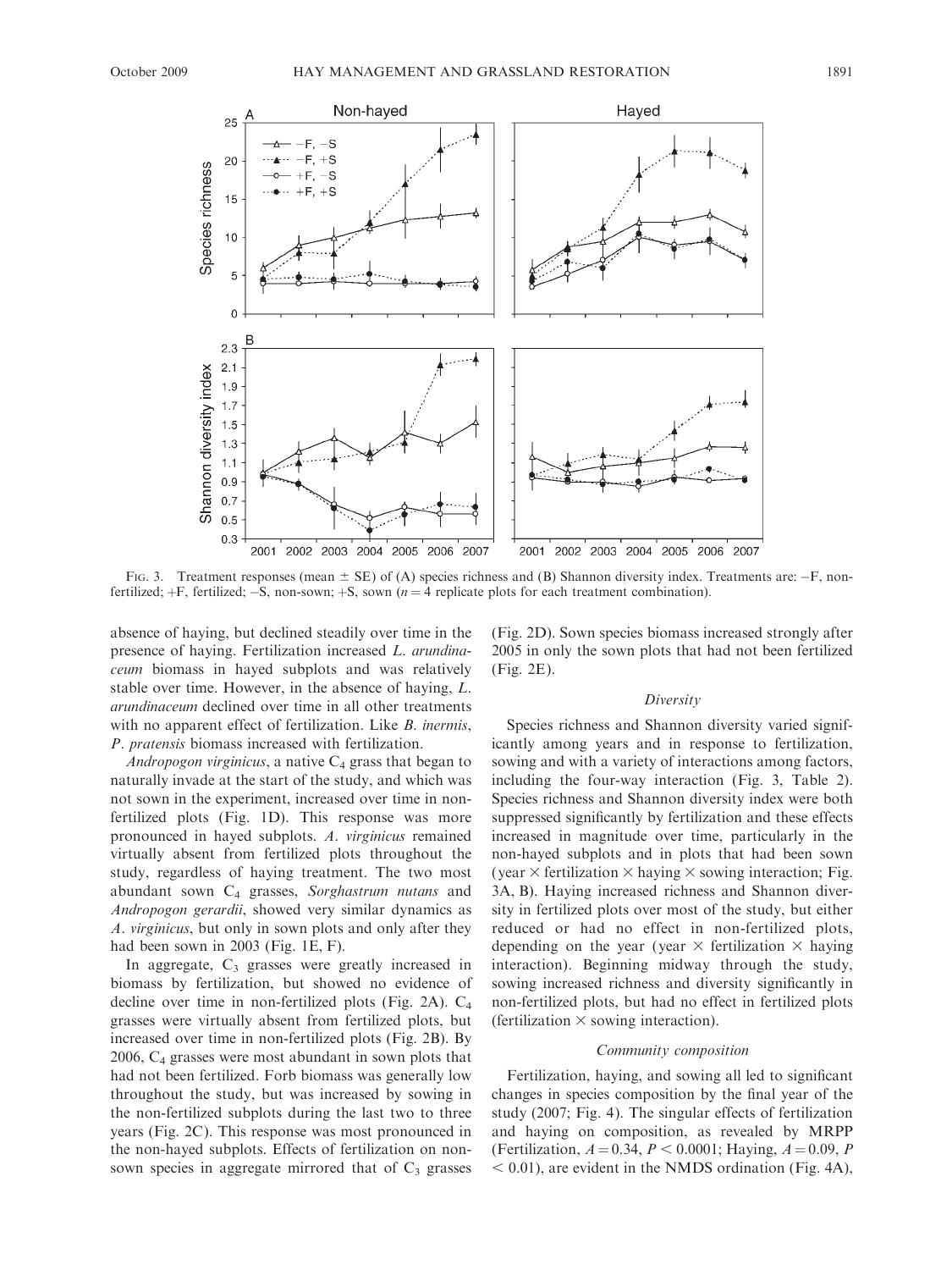TABLE 2. Within-subjects ANOVA evaluating variation in plant species richness, Shannon diversity index, and total plant biomass with respect to year (Yr), fertilization (Fert), haying (Hay), and sowing (Sow).

|                                                   |    | Species richness |                |           | Shannon diversity index | June standing crop biomass |             |  |
|---------------------------------------------------|----|------------------|----------------|-----------|-------------------------|----------------------------|-------------|--|
| Source                                            | df | MS               | $\overline{F}$ | <b>MS</b> | F                       | MS                         | F           |  |
| Within-subjects effects                           |    |                  |                |           |                         |                            |             |  |
| Yr                                                | 6  | 211.76           | 48.96***       | 0.42      | $17.26***$              | 0.29                       | $22.42***$  |  |
| $Yr \times Fert$                                  | 6  | 80.23            | 18.55***       | 0.70      | 28.61***                | 0.05                       | $3.94**$    |  |
| $Yr \times$ Sow                                   | 6  | 39.24            | $9.07***$      | 0.24      | $9.61***$               | 0.02                       | 1.98        |  |
| $Yr \times$ Fert $\times$ Sow                     | 6  | 51.66            | $11.94***$     | 0.13      | 5.48**                  | 0.03                       | $2.41*$     |  |
| Error(Yr)                                         | 72 | 4.325            |                | 0.02      |                         |                            |             |  |
| Hay                                               |    | 6.62             | 1.66           | 0.14      | 2.10                    | 0.03                       | 2.01        |  |
| $\text{Hay} \times \text{Fert}$                   |    | 112.13           | $28.11***$     | 2.15      | 31.13***                | 0.02                       | 1.51        |  |
| $\text{Hav} \times \text{Sow}$                    |    | 4.97             | 1.25           | 0.03      | 0.47                    | 0.01                       | 0.59        |  |
| $\text{Hay} \times \text{Fert} \times \text{Sow}$ |    | 6.84             | 1.71           | 0.01      | 0.03                    | 0.01                       | 0.07        |  |
| Error(Hay)                                        | 12 | 3.99             |                | 0.07      |                         | 0.02                       |             |  |
| $Yr \times Hav$                                   | 6  | 193.36           | $37.25***$     | 0.04      | 1.92                    | 0.02                       | 1.88        |  |
| $Yr \times Hay \times Fert$                       | 6  | 48.26            | $9.30***$      | 0.15      | $6.72***$               | 0.02                       | 1.73        |  |
| $Yr \times Hay \times Sow$                        | 6  | 13.29            | $2.56*$        | 0.06      | $2.80*$                 | 0.01                       | 1.53        |  |
| $Yr \times Hay \times Fert \times Sow$            | 6  | 19.10            | $3.67**$       | 0.05      | $2.30*$                 | 0.01                       | 1.46        |  |
| $Error(Yr \times Hay)$                            | 72 | 5.20             |                | 0.02      |                         | 0.01                       |             |  |
| Between-subjects effects                          |    |                  |                |           |                         |                            |             |  |
| Fert                                              |    | 1691.1           | $106.96***$    | 13.05     | $100.72***$             | 9.18                       | $173.15***$ |  |
| Sow                                               |    | 156.76           | 9.91**         | 0.51      | $3.92*$                 | 0.27                       | $5.03*$     |  |
| Fert $\times$ Sow                                 |    | 115.92           | $7.33*$        | 0.52      | $4.02*$                 | 0.03                       | 0.62        |  |
| Error                                             | 12 | 15.81            |                | 0.13      |                         | 0.05                       |             |  |

\*  $P < 0.05$ ; \*\*  $P < 0.01$ ; \*\*\*  $P < 0.001$ .



FIG. 4. Nonmetric multidimensional scaling (NMDS) ordination of the 32 experimental subplots in 2007, the final year of the study. (A) NMDS ordination coded by fertilization and haying treatments. (B) NMDS ordination partitioned by fertilization and coded by haying and sowing treatments. Treatments are:  $-F$ , non-fertilized;  $+F$ , fertilized; NH, nonhayed; H, hayed;  $-S$ , non-sown;  $+S$ , sown.

although the effects of haying were much more distinct among fertilized plots (Haying,  $A = 0.45$ ,  $P < 0.0001$ ) than the non-fertilized plots (Haying,  $A = 0.08$ ,  $P <$ 0.01). Sowing significantly altered species composition, but only in the non-fertilized plots  $(A = 0.15, P < 0.001)$ as is apparent in the partitioned ordination of Fig. 4B.

# Temporal species turnover

Species turnover (2000–2007) based on occupancy  $(ST<sub>O</sub>)$  and on relative abundance  $(ST<sub>RA</sub>)$  varied significantly with fertilization, sowing, with the interaction between fertilization and haying and with the interaction between fertilization and sowing (Fig. 5A, B).  $ST_{RA}$  also varied significantly with the main effect of haying.  $ST<sub>O</sub>$ was greatly reduced by fertilization, slightly reduced by haying in non-fertilized plots, slightly increased by haying in fertilized plots, and increased by sowing only in the non-fertilized plots (Fig. 5A).  $ST_{RA}$  was greatly reduced by fertilization, slightly increased by haying in non-fertilized plots, decreased by haying in fertilized plots, and increased by sowing only in the non-fertilized plots (Fig. 5B). Functional guild turnover (FGT) varied with fertilization, sowing, and with the fertilization  $\times$ sowing interaction (Fig. 5C). FGT was greatly reduced by fertilization, but was increased by sowing only in the non-fertilized plots.

#### Biomass

June standing crop varied significantly over time, with fertilization, with sowing, with the year  $\times$  fertilization interaction, and with the year  $\times$  fertilization  $\times$  sowing interaction (Fig. 6A, Table 2). Fertilization increased June standing crop by a factor of 2.2 to 4.5, depending on year. Sowing increased June standing crop, but only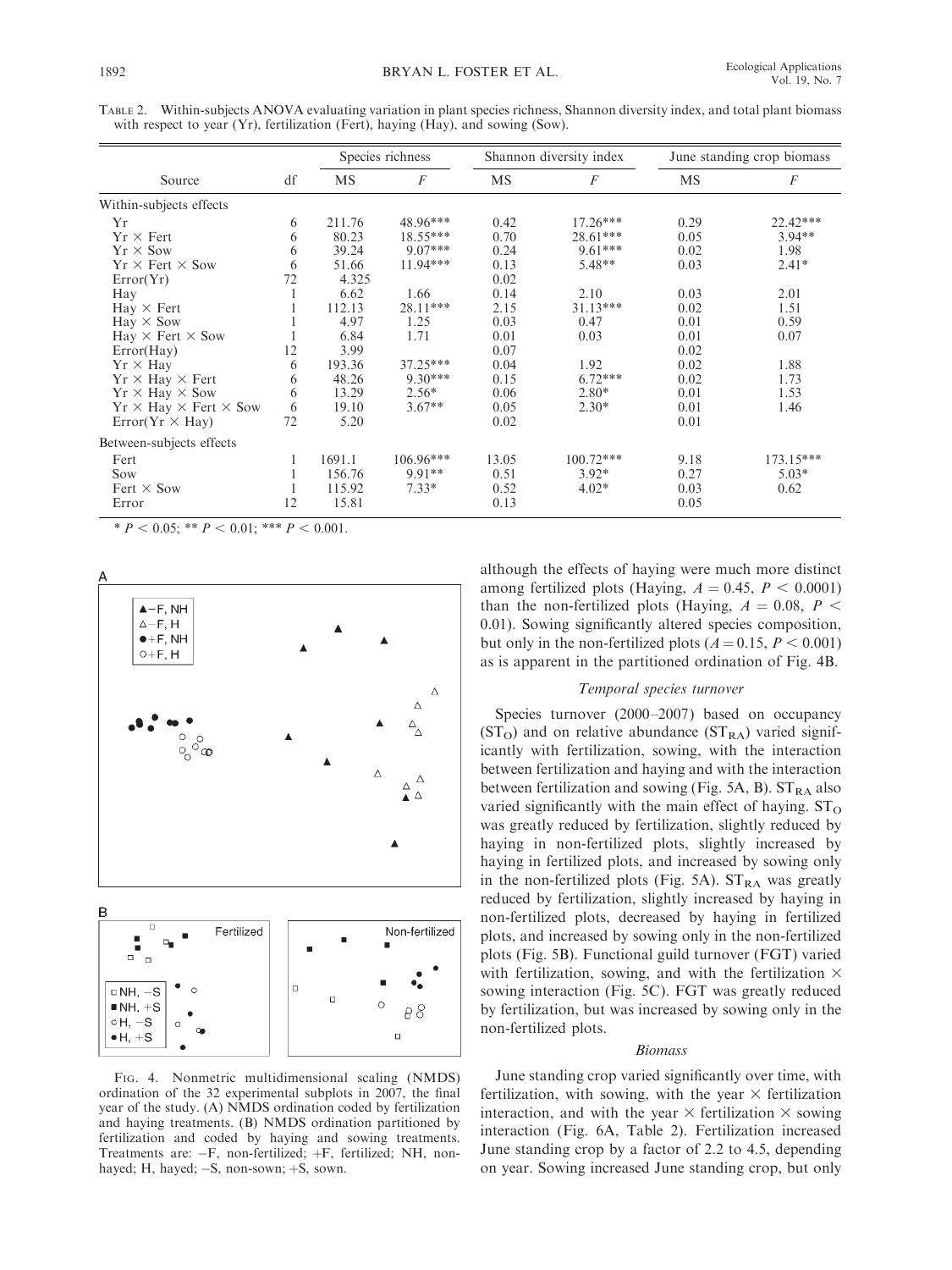

FIG. 5. Treatment differences in species turnover (ST, mean þ SE) between 2001 and 2007 measured as turnover based on (A) species plot occupancy  $(ST<sub>O</sub>)$ , (B) species relative abundance  $(ST<sub>RA</sub>)$ , and  $(C)$  functional guild relative abundance (FGT). Significance levels are indicated by asterisks. Treatments are: NH, non-hayed; H, hayed;  $-S$ , non-sown;  $+S$ , sown  $(n = 4$  replicate plots for each treatment combination). \*  $P < 0.05$ ; \*\*  $P < 0.01$ ; \*\*\*  $P < 0.001$ .

in non-fertilized plots during the last two years (fertilization  $\times$  seed interaction; 2006,  $F_{3,32} = 4.72$ ,  $P \le$ 0.05; 2007,  $F_{3,32} = 12.59$ ,  $P < 0.01$ ). In the last year of the study, sowing had increased June standing crop in the non-fertilized plots by a factor of 2.1.

Peak-season standing crop measured in 2007 (June for fertilized plots, September for non-fertilized plots) varied significantly with fertilization, with sowing and with the fertilization  $\times$  sowing interaction (Fig. 6B). Fertilization increased peak standing crop in the nonsown plots only. Sowing increased peak-season standing crop in the non-fertilized plots by a factor of 1.7, but had no effect in fertilized plots.

#### **DISCUSSION**

In this study, fertilization, haying, and sowing interacted strongly to influence species composition, diversity, and biomass, giving insights into the interplay of local and regional factors constraining community structure and ecosystem functioning. Here we discuss these findings in light of basic models of plant community organization and discuss implications for community and ecosystem restoration of former HILD hay fields to LIHD hay meadows.

# Community structure and diversity

Our findings largely support the predictions of Huston (1999) and Foster et al. (2004) that low-fertility, low productivity communities are generally more open to colonization and relatively more limited by propagule availability than highly fertile and productive communities. Unlike the fertilized plots, non-fertilized plots were highly invasible, became increasingly diverse over time and exhibited high rates of compositional change measured as species turnover. The apparent instability and invasibility of non-fertilized plots is illustrated by the pattern of natural invasion by Andropogon virginicus, a non-sown species that began to colonize just as the



FIG. 6. Treatment responses (mean  $\pm$  SE) of (A) June standing crop (for the years 2001–2007) and (B) peak-season standing crop for 2007 only. Treatments are: $-F$ , non-fertilized;  $+F$ , fertilized;  $-S$ , non-sown;  $+S$ , sown (*n* = 8 replicate plots for each treatment combination of fertilization and sowing).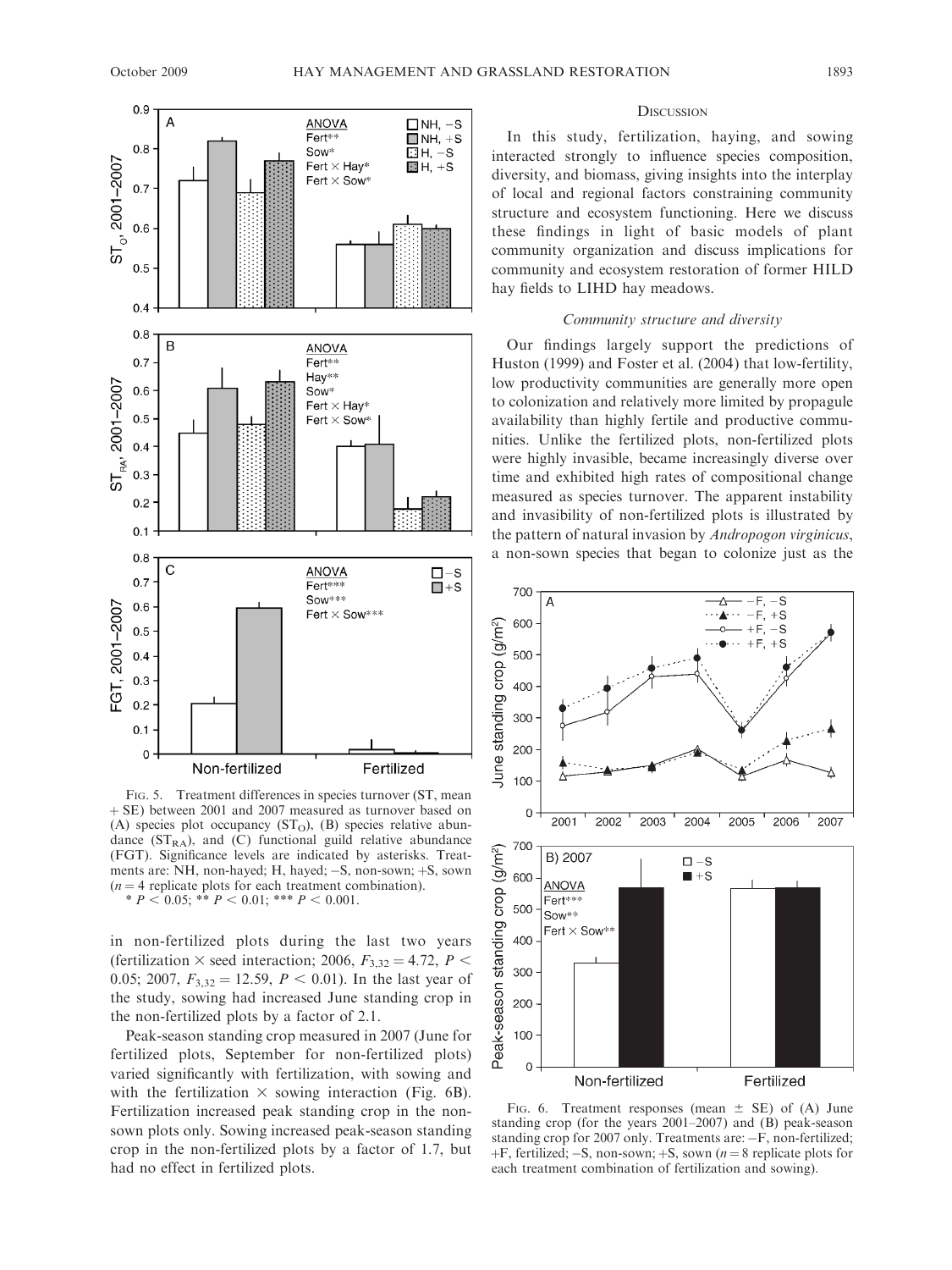experiment started in 2000. A. virginicus is an opportunistic native  $C_4$  grass that invades mid-successional oldfields throughout much of the midwest and eastern United States (Golley 1965). In 2000 and 2001, this species was virtually absent from all plots, but began to increase in the non-fertilized plots in 2002 and in much of the landscape that surrounded the experimental site (B. Foster, personal observation). A. virginicus was unable to invade fertilized plots, even those that had been hayed. The low abundance of A. virginicus at the field site at the start of the study is somewhat of a mystery, but may reflect the suppressive effects of prior hay management at the site and a recent history of fertilization. Our experimental results clearly show that fertilizer applications applied at rates typical for coolseason hay management effectively inhibit the colonization of this grassland by A. virginicus and by a variety of others species.

Results from the sowing treatment further illustrate the suppressive effect of fertilization and high production on community invasibility. In non-fertilized plots, sowing increased plant colonization, species composition, species and functional guild turnover and species diversity, indicating strong seed limitation of community structure and dynamics. In contrast, sowing had little influence on the fertilized communities, suggesting that the productive fertilized plots are resistant to invasion and thus limited more by micro-site availability and competitive exclusion than by seed availability. This finding is mirrored by the results of several studies of grassland diversity and restoration conducted in North America (Houseman and Gross 2006, Foster et al. 2007, Dickson and Foster 2008) and in Europe (Pärtel et al. 2000, Smith et al. 2000, 2003). For example, Smith et al. (2003) found that hay meadow restoration in a mesophytic grassland in the UK was most successful in the absence of fertilization and in the presence of haying disturbance. Across a wide gradient of Estonian grasslands, Pärtel et al. (2000) found that species diversity was relatively more limited by species pools in oligotrophic than productive systems.

The shifting limitations hypothesis (Foster et al. 2004), models by Huston (1979, 1999), and Grime (1979) and a variety of empirical studies (Whicker and Detling 1988, Collins et al. 1998, Wilson and Tilman 2002, Houseman and Gross 2006) indicate that moderate disturbances should to some extent counteract suppressive effects of high fertility and high productivity on invasibility and diversity. Our results largely support this prediction. Richness and Shannon diversity were increased by haying in fertilized plots, although not to levels of diversity found in non-fertilized plots. Species turnover in terms of species-plot occupancy was also increased by haying in fertilized plots, albeit by small magnitude, suggesting that haying created establishment opportunities in fertilized plots that would otherwise be unavailable. Interestingly, species turnover in terms of relative abundance was reduced by haying in fertilized

plots. This appears to reflect the ability of fertilization and haying, applied in combination, to maintain relatively stable abundances of the three most abundant  $C_3$  hay grasses, *B. inermis*, *L. arundinaceum*, and *P.* pratensis (Fig. 1). In contrast, L. arundinaceum declined rapidly over time to very low abundances in fertilized subplots that were not hayed, suggesting that this species is not capable of coexisting with B. inermis under fertilized conditions unless plots are hayed.

Although haying did tend to counteract the negative effect of fertilization on natural colonization and diversity, it did not prevent fertilization from suppressing the establishment of sown species, contrary to our initial prediction. Under fertilized conditions, we expected haying to enhance establishment of sown species relative to non-hayed subplots. The rationale for this prediction was that haying disturbance would free resources, remove litter and create opportunities for establishment of available species that would otherwise be competitively excluded. It may be that haying in June is too mild of a disturbance and is ill timed to prevent competitive suppression of establishment by native prairie species under highly fertile conditions. Regrowth of the cool-season grasses prior to haying in spring was vigorous in fertilized plots, particularly those that had been hayed. These conditions are probably competitively unfavorable for the establishment of native  $C_4$  grasses and other natives which begin their growth later in the season than the  $C_3$  grasses.

To summarize our results for community dynamics, our findings suggest that in the absence of continued fertilization, former cool-season hay fields become unstable, open to invasion and will undergo succession towards dominance by  $C_4$  grasses and increased native diversity. Rates of invasion, succession and accumulation of native diversity is strongly seed limited in these systems and thus occurs faster when seed limitations are overcome by restorative sowing.

# Biomass yield

Using June standing crop biomass harvested from this experiment, our estimates of cool-season hay yields from the fertilized plots ranged from 2600 to 5500 kg/ha depending on year. This is within the range of yields for fertilized cool-season hay observed in eastern Kansas: 2242–7842 kg/ha (Lamond et al. 1992). June hay yields ranged from 2.2 to 4.5 times greater in fertilized plots than in non-sown, non-fertilized plots, illustrating the importance of annual fertilization to maintain high yields in cool-season hay fields.

Toward the end of the study, experimental sowing increased June hay yield, but only in non-fertilized plots where many of sown species were able to colonize, flourish and contribute to production. These findings suggest that, in the absence of fertilizer inputs needed to maintain  $C_3$  grass dominance, biomass production is constrained by the availability of native seed sources. These results indicate the importance of diminished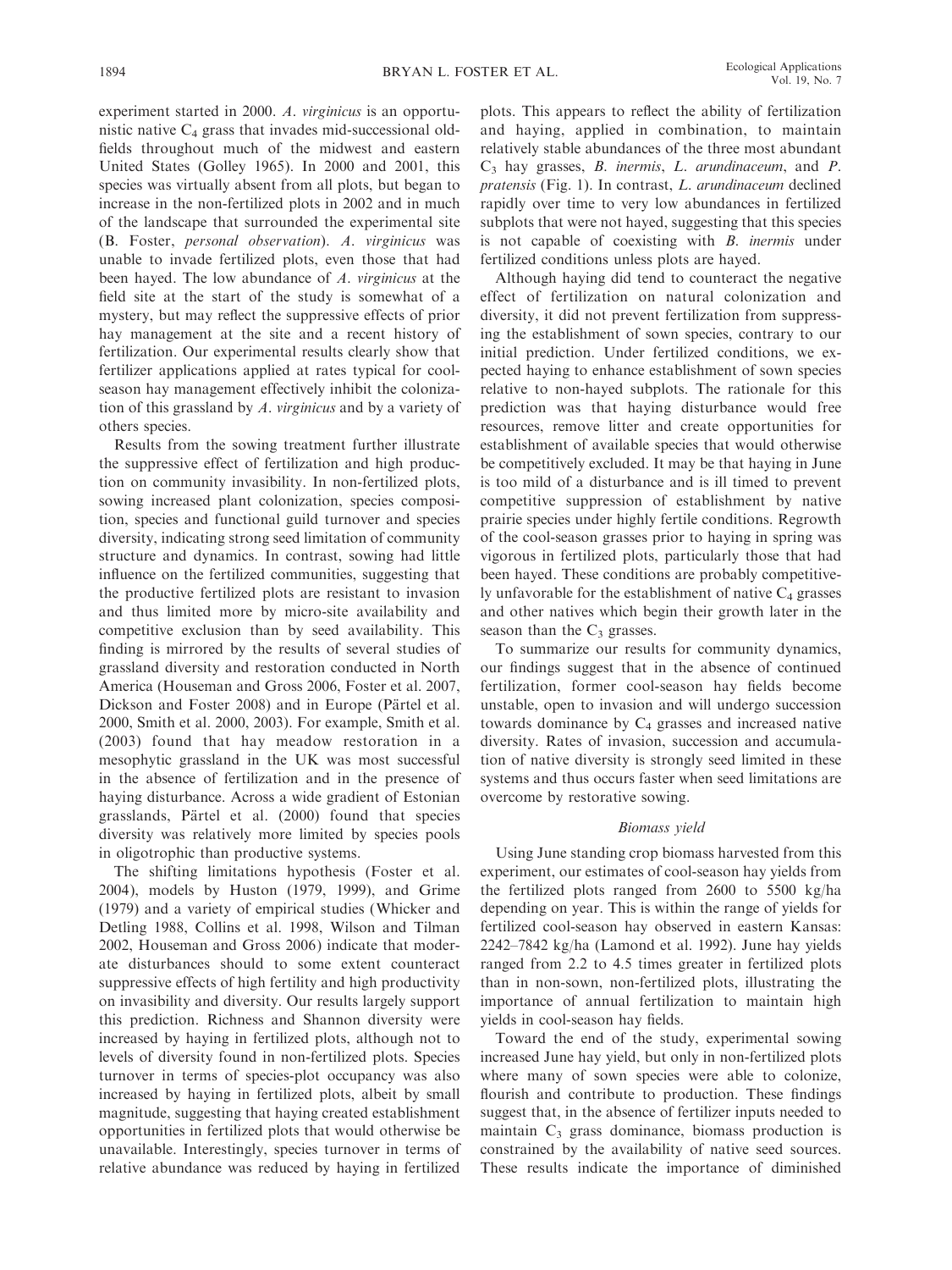species pools to both community and ecosystem development and with respect to restoration in humanimpacted landscapes. The findings are also consistent with the hypothesis that plant diversity positively influences ecosystem processes (Tilman et al. 2001, Loreau et al. 2002). Although diversity and biomass were greatest in non-fertilized plots that were supplemented with native seed, the experimental design does not allow us to isolate a direct effect of increased plot diversity on yield from an effect of individual species or functional guild included in the seed mix. Our results do suggest that native diversity of the broader regional propagule pool is important in the regulation of localscale ecosystem functioning and productivity by determining the availability of native species to colonize local sites (Grime 1998).

Analyses of yields in June allowed assessment of how experimental treatments affected production under coolseason management typical to eastern Kansas (June cutting). However, by the seventh year of the study it became clear that biomass harvested in June underestimated biomass production in non-fertilized plots, which by that time had become dominated by native  $C_4$  grasses that attain peak biomass later in the season than  $C_3$ grasses. This underestimation of yield in non-fertilized sown plots was confirmed in 2007 when we examined responses of peak-season biomass.

Our analysis showed that sowing increased peak biomass in non-fertilized plots up to a level indistinguishable from that of fertilized plots. In essence, addition of native species to non-fertilized plots compensated for the potential loss of productivity resulting from the cessation of fertilization. This comparison likely underestimates the long-term positive impact of native species restoration on overall ecosystem productivity at our site because (1) we did not account for effects on root biomass, which is typically much greater under native than nonnative grasses at our site (Foster et al. 2007); and (2) peak biomass in this study was measured fairly early in the restoration process: four years after sowing. As native species likely increase further in abundance over time we expect to see further increases in production in the restored plots. This expectation is supported by one of our other studies at the same field site where prairie sown plots achieved peak-season biomass ranging from 822 to 969 g/m<sup>2</sup> in 2005, five years after sowing (Foster et al. 2007). This level of peak biomass is considerably greater than that observed in the current study in restored plots in 2007 (mean of 578  $g/m<sup>2</sup>$ ) or in the fertilized plots in any year of this study (June biomass minimum of 302 g/m<sup>2</sup> in 2001 to a maximum of 568  $g/m^2$  in 2007).

It is important to note that peak biomass measured in our study, which was harvested in early September 2007 for the non-fertilized plots, may overestimate yields of warm-season hay as intended for use as animal forage. This is because forage hay is typically cut in mid July– early August when hay quality (protein content) is still relatively high, but before peak production has been reached. So although our measure of peak biomass provides an estimate of season maximum yield, which may be suitable for use as biofuel, it likely overestimates to some extent yields expected under traditional warmseason hay management. Still, our findings suggest that restorative sowing of abandoned HILD hay fields may compensate for declines in production resulting from the cessation of fertilization, and may at least partially compensate for losses in forage hay yield.

# **CONCLUSIONS**

Our results support the shifting limitations hypothesis of community organization and highlight the importance of species pools and seed limitations in constraining successional turnover, community structure, and ecosystem productivity under conditions of low fertility. Our findings also indicate that several of the biological and functional aspects of LIHD hay meadows can be restored from abandoned HILD hay fields by ceasing fertilization and by reintroducing native species through sowing. Our findings suggest that declines in primary production and hay yield that result from cessation of fertilization may be at least partially compensated for by restoration with native species. Although it is difficult to generalize the findings of field experiments, our study does suggest that as fertilizer prices increase and as additional commodity options for LIHD hay become available (such as for biofuel), conversion of HILD hay fields to LIHD hay meadows may become a viable alternative for some land owners, particularly those that factor into their decision making the ecosystem services and the various aesthetic and conservation benefits provided by restoration.

#### **ACKNOWLEDGMENTS**

We are grateful to B. Johanning, G. Pittman, and D. Kettle for logistical support. We thank Cathy Collins, Tim Dickson, Irene Khavin, Erin Questad, and numerous undergraduate research assistants for help in the field and lab. This project was funded by USDA-NRICGP (2003-35101-12934).

#### LITERATURE CITED

- Baer, S. G., D. J. Kitchen, J. M. Blair, and C. W. Rice. 2002. Changes in ecosystem structure and function along a chronosequence of restored grasslands. Ecological Applications 12:1688–1701.
- Billings, S. A., C. M. Brewer, and B. L. Foster. 2006. Incorporation of plant residues into soil organic matter fractions with grassland management practices in the North American Midwest. Ecosystems 9:805–815.
- Collins, S. L., A. K. Knapp, J. M. Briggs, J. M. Blair, and E. M. Steinauer. 1998. Modulation of diversity by grazing and mowing in native tallgrass prairie. Science 280:745–747.
- Dickson, T. L., and B. L. Foster. 2008. The relative importance of the species pool, productivity and disturbance in regulating grassland plant species richness: a field experiment. Journal of Ecology 6:937–946.
- Fargione, J., J. Hill, D. Tilman, S. Polasky, and P. Hawthorne. 2008. Land clearing and the biofuel carbon debt. Science 319: 1235–1238.